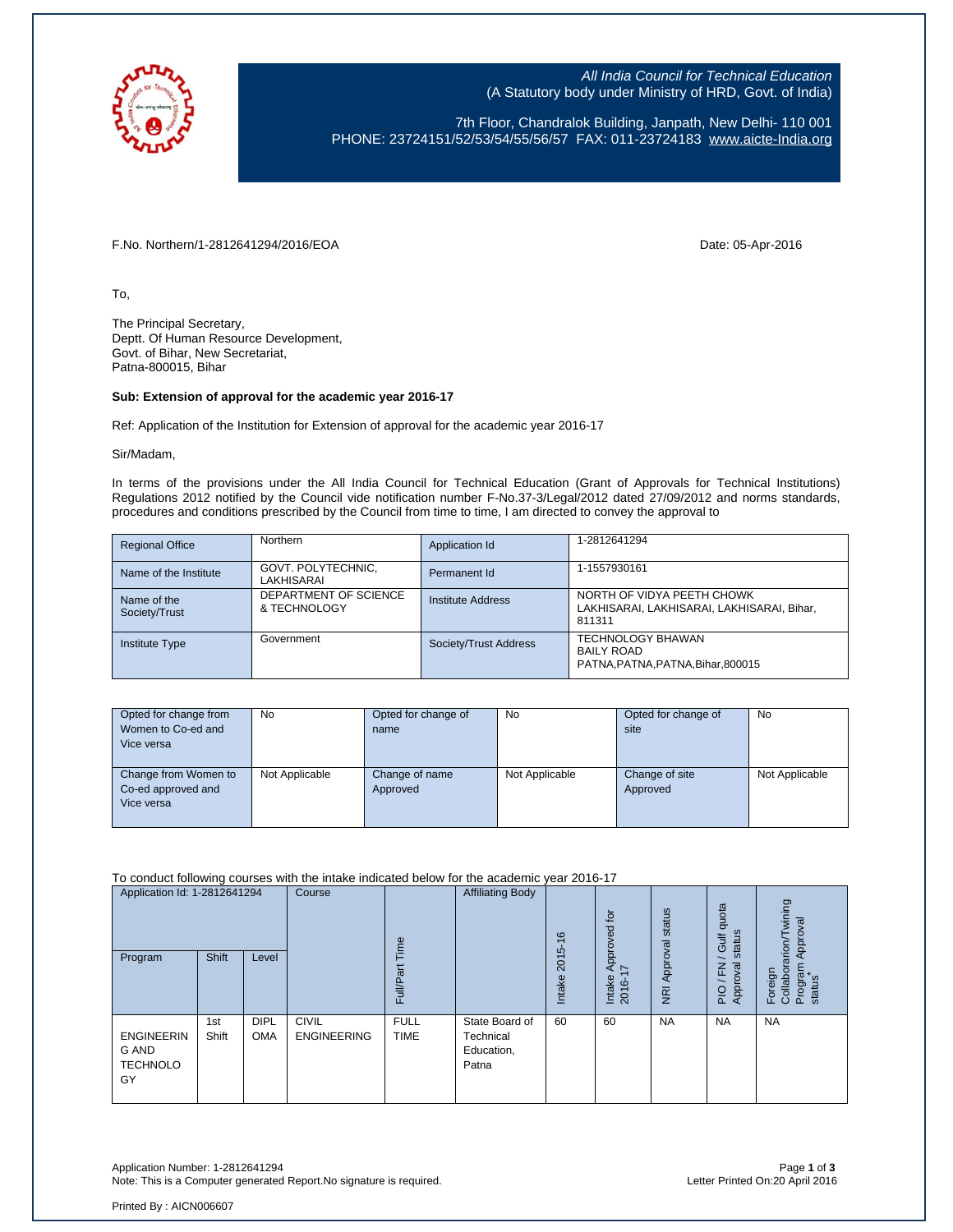

## All India Council for Technical Education (A Statutory body under Ministry of HRD, Govt. of India)

7th Floor, Chandralok Building, Janpath, New Delhi- 110 001 PHONE: 23724151/52/53/54/55/56/57 FAX: 011-23724183 [www.aicte-India.org](http://www.aicte-india.org/)

| <b>ENGINEERIN</b><br>G AND<br><b>TECHNOLO</b><br>GY | 1st<br>Shift | <b>DIPL</b><br><b>OMA</b> | <b>ELECTRICAL</b><br><b>ENGINEERING</b>  | <b>FULL</b><br><b>TIME</b> | State Board of<br>Technical<br>Education,<br>Patna | 60 | 60 | <b>NA</b> | <b>NA</b> | <b>NA</b> |
|-----------------------------------------------------|--------------|---------------------------|------------------------------------------|----------------------------|----------------------------------------------------|----|----|-----------|-----------|-----------|
| <b>ENGINEERIN</b><br>G AND<br><b>TECHNOLO</b><br>GY | 1st<br>Shift | <b>DIPL</b><br><b>OMA</b> | <b>ELECTRONICS</b><br><b>ENGINEERING</b> | <b>FULL</b><br><b>TIME</b> | State Board of<br>Technical<br>Education,<br>Patna | 60 | 60 | <b>NA</b> | <b>NA</b> | <b>NA</b> |
| <b>ENGINEERIN</b><br>G AND<br><b>TECHNOLO</b><br>GY | 1st<br>Shift | <b>DIPL</b><br><b>OMA</b> | <b>MECHANICAL</b><br><b>ENGINEERING</b>  | <b>FULL</b><br><b>TIME</b> | State Board of<br>Technical<br>Education,<br>Patna | 60 | 60 | <b>NA</b> | <b>NA</b> | <b>NA</b> |

The above mentioned approval is subject to the condition that GOVT. POLYTECHNIC, LAKHISARAI shall follow and adhere to the Regulations, guidelines and directions issued by AICTE from time to time and the undertaking / affidavit given by the institution along with the application submitted by the institution on portal.

In case of any differences in content in this Computer generated Extension of Approval Letter, the content/information as approved by the Executive Council / General Council as available on the record of AICTE shall be final and binding.

Strict compliance of Anti-Ragging Regulation:- Approval is subject to strict compliance of provisions made in AICTE Regulation notified vide F. No. 37-3/Legal/AICTE/2009 dated July 1, 2009 for Prevention and Prohibition of Ragging in Technical Institutions. In case Institution fails to take adequate steps to Prevent Ragging or fails to act in accordance with AICTE Regulation or fails to punish perpetrators or incidents of Ragging, it will be liable to take any action as defined under clause 9(4) of the said Regulation.

## **Note: Validity of the course details may be verified at www.aicte-india.org**

 **Dr. Avinash S Pant Vice - Chairman, AICTE**

Copy to:

**1. The Regional Officer,**

All India Council for Technical Education Govt. Polytechnic Campus Adjoining Directorate of Technical Education Vikas Nagar, Kanpur-208 002, Uttar Pradesh

- **2. The Director Of Technical Education,** Bihar
- **3. The Registrar,** State Board of Technical Education, Patna

## **4. The Principal / Director,** GOVT. POLYTECHNIC, LAKHISARAI NORTH OF VIDYA PEETH CHOWK LAKHISARAI, LAKHISARAI,LAKHISARAI, Bihar,811311

Application Number: 1-2812641294 Page **2** of **3** Note: This is a Computer generated Report.No signature is required.